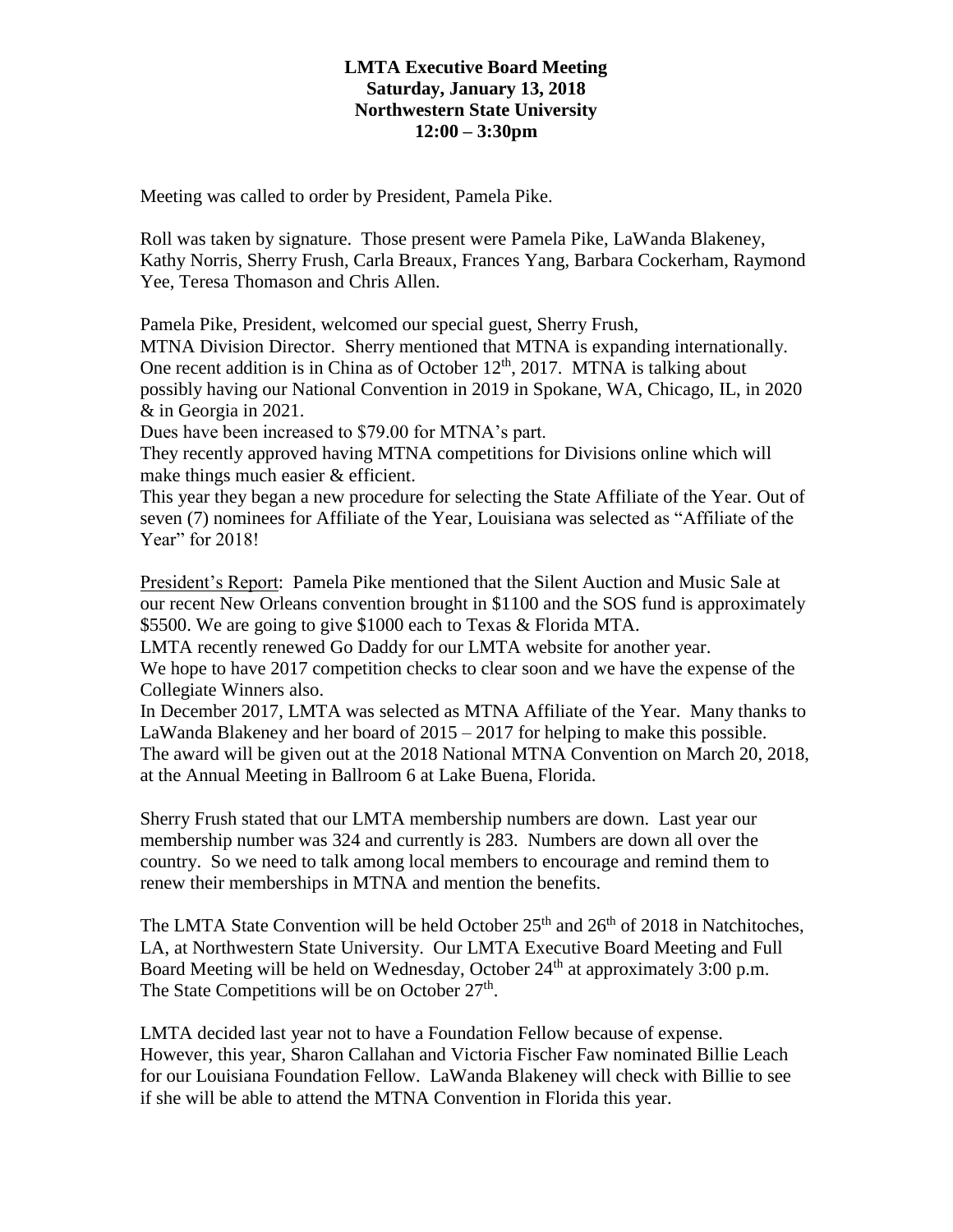The Rally Board and Executive Board approved having a flat fee for our Torgrimson/Swanzy judges. The judges will be responsible for their own travel expenses. Tamah Goad and Rebecca Bellelo will communicate with the local districts concerning sending in their State Monitor Fees and Rally Profit Checks by the deadline date.

LMTA purchased a liability/sexual harassment policy for about \$1400 for 2017-2018.

Next week Patti Misita, Carla Breaux, Michelle Strain, David Easley and Sue Steck Turner will meet for the Music Curriculum Festival Committee to explore options and ideas for a comprehensive program from which students can choose to participate in besides Rally. It may possibly be an online selection. We will see what the committee recommends.

Frances Yang is working on an article for The Score. We also need to include information about Certification. The 2018 Score articles are due to Barbara Cockerham 2 weeks before publication. The Score is published February 1, May 1, August 1 and November 1<sup>st</sup>. The local members can also submit some short articles.

For Outstanding Teacher Nominations, the local teachers need to submit nominations. Also, Melissa would like to have the deadline earlier this year. Maybe May instead of July.

Laura Pray, Webmaster for LMTA website, has put pictures from October Convention on our website. If you are in charge of an area, look at the LMTA website and see what's not there. The cost for a one year renewal of our website is \$119.88. She needs to check with Hannah Mayo to make sure that information about flood assistance is up to date. She also needs updated minutes.

Carla Breaux gave Rally Database report. She said that the Rally Database needs to be renewed. (About \$120). She will renew with her credit card and give Raymond Yee the amount. She talked with Back 40 company to see if we could do an entire website without the online payment option and just keep Rally database functional to see how much this would cost us. It will be much less than the original amount. Carla should communicate with Rebecca Bellelo concerning the details of Rally database.

Also, Pam Pike said the Torgrimson/Swanzy competition will be held on Saturday, June 2<sup>nd</sup> at LSU in Baton Rouge.

Theresa Thomason will keep trying to locate the public school teacher who attended the New Orleans convention to see how she found out about our convention and what she was hoping to learn from it.

Raymond Yee gave his treasurer's report. MTNA gives us one half of Commissioned Composer fee. Convention Artist, Elizabeth Moak's hotel room was completely comped. For the state composition competition winners, Raymond needs to give them cash so that the young students will not have to worry about cashing the checks.

Francis Yang gave his report concerning the upcoming State Convention in Natchitoches. The hotels that they are considering charge between \$94 and \$96 per night. They all have free breakfasts. He talked with The Marriott which wants us to be committed to a certain number (30-50). The Hampton Inn is older but is nice. Charlie Jones said that